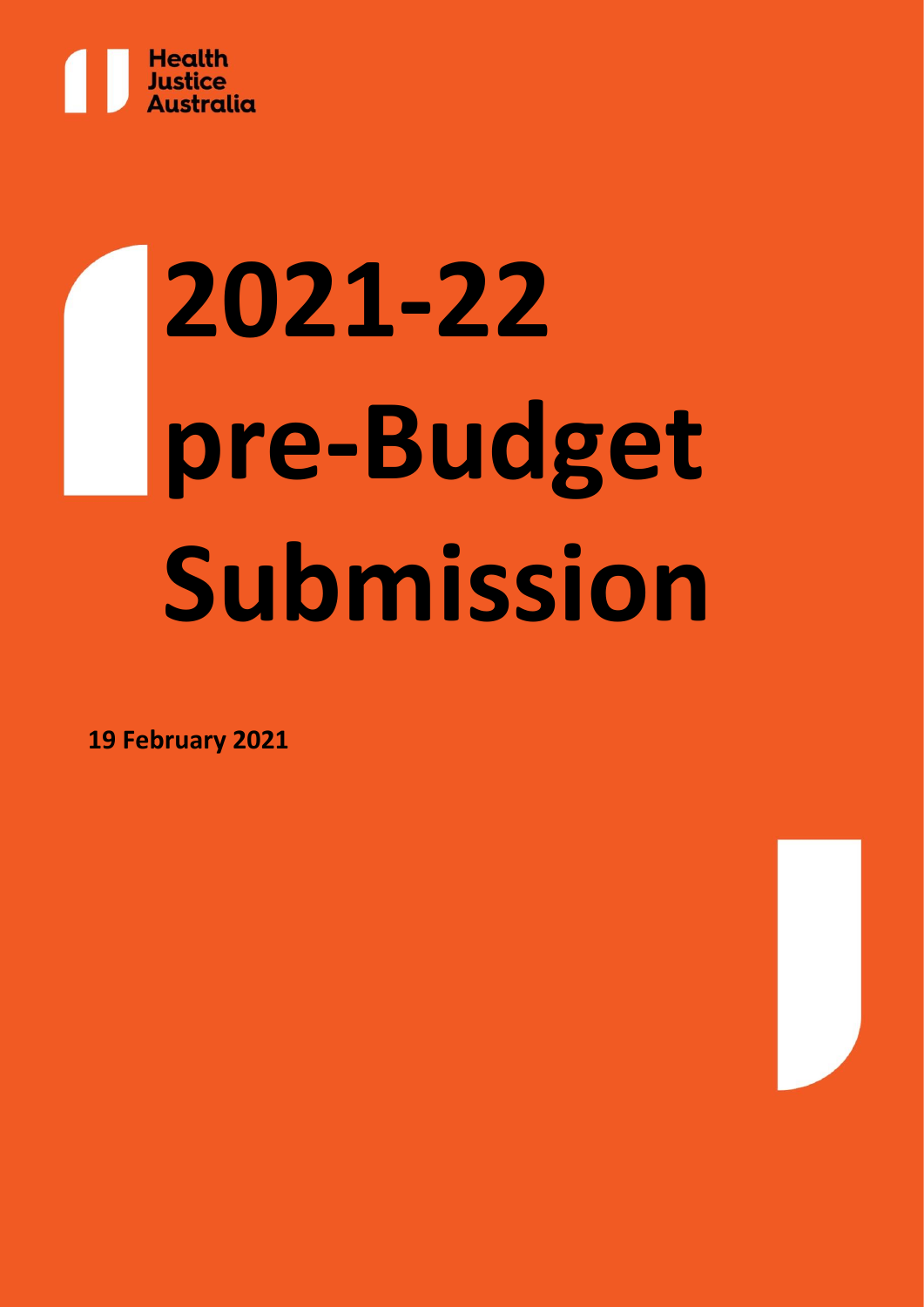# **Health justice partnerships**

Health justice partnerships embed legal help into health care services and teams to improve health and wellbeing for:

- individuals, through direct service provision in places that they access
- people and communities vulnerable to complex need, by supporting integrated service responses and redesigning service systems around client needs and capability
- vulnerable populations through advocacy for systemic change to policies which affect the social determinants of health.

HJPs support populations that are particularly at risk of poor health and justice outcomes, like people experiencing domestic and family violence, people at risk of elder abuse, Aboriginal and Torres Strait Islander people, culturally and linguistically diverse communities and people experiencing poverty and inequality.

Health justice partnerships provide legal support across a wide range of needs, such as:

- Advocating for public housing tenants needing repairs to address untreated mould, or having handrails and other aids installed to continue living independently in their own homes;
- Assisting people with accumulated fines or debt that cause stress or act as a barrier to meeting health costs like filling prescriptions; and
- Advising on wills, powers of attorney and custody the legal needs that can present at the most unexpected times, like following a diagnosis of serious illness.

**These are just some of the many legal issues that people can face in life. By integrating legal services into health settings, we can improve access to justice, address the social determinants of health and increase wellbeing.**

## **Health Justice Australia**

As the national centre of excellence, Health Justice Australia supports the effectiveness and expansion of health justice partnerships by:

- Addressing capacity, capability and cultural gaps that undermine the effectiveness of health justice partnership and other collaborative approaches by establishing **new practice**;
- Maximising the impact of health justice partnership by developing **new knowledge**;
- Removing barriers that prevent the establishment and proliferation of health justice partnership and other collaborative approaches by forging **new systems**.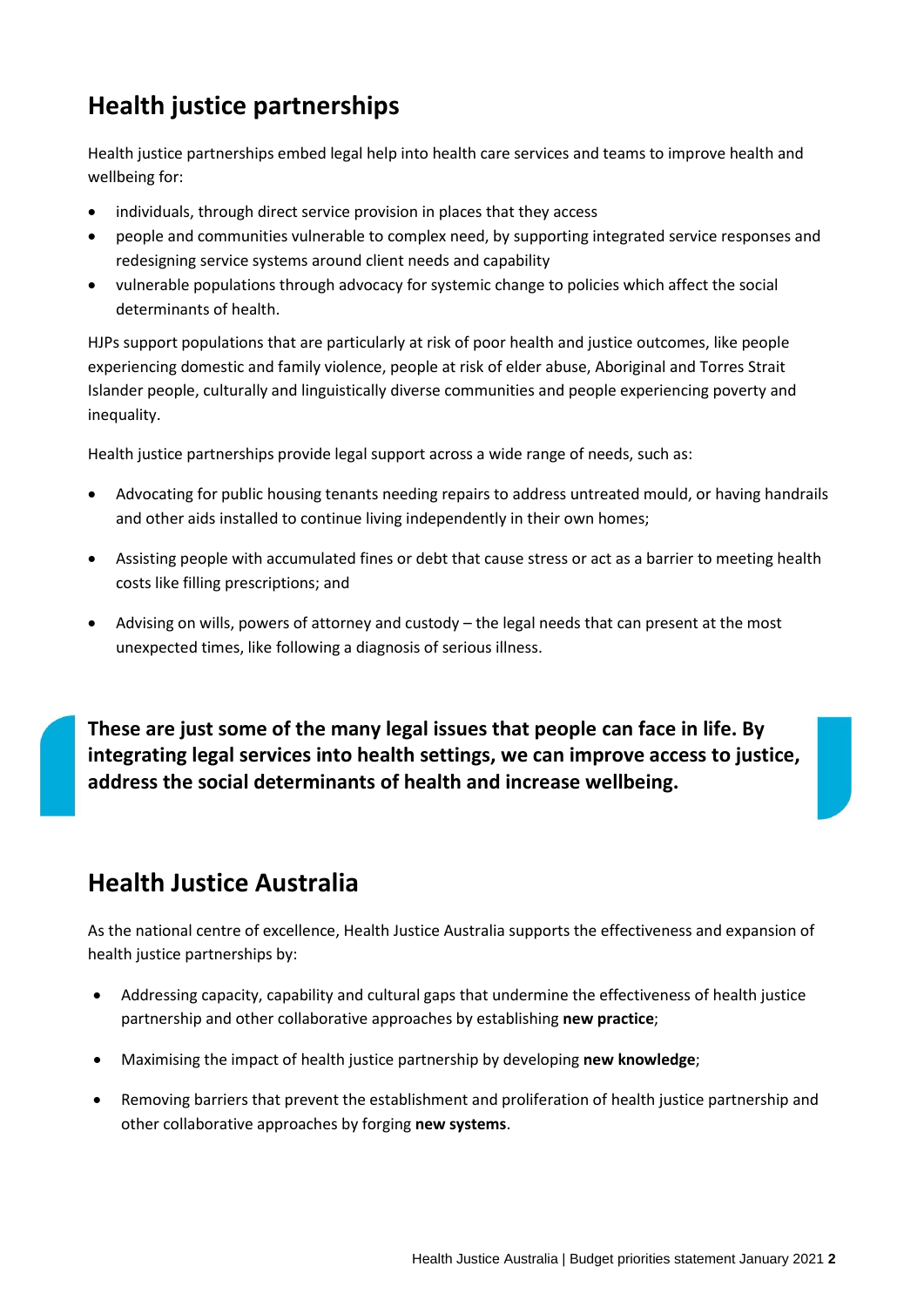# **2021-22 Budget priorities**

- 1. As part of the Covid-19 recovery plan:
	- (a) Build the capability for cross-sector collaboration.
	- (b) Improve cross-sector responses to family violence.
- 2. To support the Government's commitment to Closing the gap, support Aboriginal and Torres Strait Islander community-led models of health justice partnership.

## **Recommendations**

## **Recommendation 1. Covid-19 recovery**

**a) Build the capability for human service cross-sector collaboration** 

## **Policy priority:** Covid-19 recovery plan

There are many people in Australia for whom crises such as bushfire and pandemic will further the impact of existing need. This can include people struggling with low financial wellbeing, experiencing family violence, struggling with mental ill-health or living with disability.

Many people in these circumstances are dealing with multiple and intersecting health, legal and social problems at the same time. Yet health and legal assistance services are often poorly equipped to work together around the complexity of these problems in people's lives.

While commonly touching the lives of the same people and communities, there are many structural factors that make it difficult for the health, justice and other systems to work together effectively. Health and human services (including legal assistance) have their own ministers, budgets and policy priorities. Each

system has policies and processes, technology and even language that entrench ways of working within their field. These often differ significantly between fields (such as between health and justice) causing a 'silo' effect. This siloing can be exacerbated when limited funding encourages a competitive environment, making it difficult to identify and work together effectively on shared objectives.

However unintentional, the consequence of this siloing is disjointed and fragmented services that are poorly equipped to respond when problems in people's lives are multiple and complex. This contributes to inefficiency in the health, legal assistance and other service systems that ultimately create costs for government and the intended beneficiaries of those systems.

Collaboration can counter this consequence. As a collaborative service model that responds to the impact of unmet legal need on poor health, health justice partnership demonstrates what it looks like to reshape services around the needs of the communities they are here to help. Through the development of the skills, processes and mindsets to collaborate across services, health justice partnership has modelled:

- The provision of legal assistance in healthcare settings
- Interdisciplinary training for health and legal practitioners
- Triage and referral pathways across otherwise-siloed service settings
- Coordinated, interdisciplinary care and support based on client needs
- Secondary consultation whereby health staff can seek information from a lawyer concerning a patient legal issue, and vice versa
- Building an evidence base of shared issues affecting clients and communities.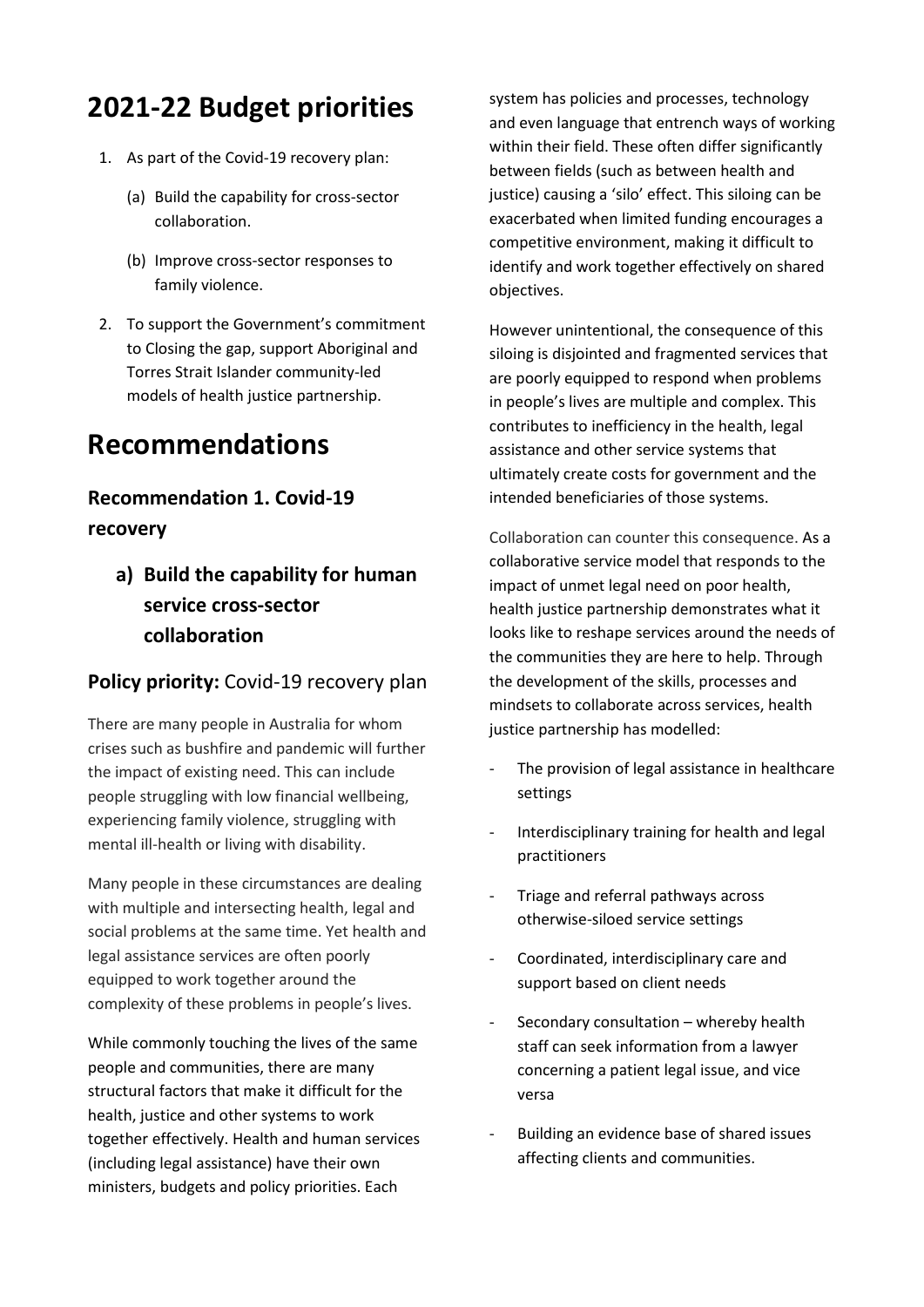Collaboration enables practitioners and services to do more with what they have. But as a skillset, it is poorly understood. To date, Health Justice Australia's work with practitioners from different disciplines and systems has enabled those practitioners to work better together, by building their capability to collaborate. Building the capability of frontline services as part of the pandemic recovery will help those services to meet the needs of the communities they serve, thereby supporting both the outcomes of Covid-19 recovery measures and of recurrent investment in health and legal assistance services.

Health Justice Australia seeks to build the capability for collaborative service models like health justice partnership; while supporting holistic models of care and creating the authorising environment for them within policy design, delivery and funding mechanisms. Building the capability for collaborative approaches like health justice partnership through this recommendation will support the work of existing health and legal assistance services across Australia to better meet the needs of people experiencing multiple, intersecting health, legal and social need.

#### **Activity**

Health Justice Australia will build the capability of frontline health and legal assistance services to work collaboratively in response to the lasting health and legal problems emerging from the Covid-19 pandemic, through a national program of online and in-person partnership brokerage training, coaching and mentoring.

#### **Spending:** \$1m pa for 4 years

## **b) Improve cross-sector responses to family violence**

**Policy priority:** National plan to reduce violence against women and their children

Early research has indicated increased vulnerability to family violence through the Covid-19 pandemic due to factors including economic stress, disaster-related instability, increased exposure to exploitative relationships and coercive control, isolation, reduced options for family support, increased alcohol consumption and people in already volatile relationships being restricted to their homes. 1 The complexity of issues facing women has also been seen to increase.<sup>2</sup> These impacts come on top of the reality that people at risk of or experiencing family violence already face a clustering of health, legal and social need.<sup>3</sup>

Reshaping service system responses to the complexity of need for women and children at risk of or experiencing family violence must be a key priority within Australia's Covid-19 recovery. Moreover, service system responses need to be able to recognise the likely clustering of problems in the lives of the women and children vulnerable to family violence; problems that may well extend beyond the expertise of practitioners or services as they traditionally operate. Recognising health as a key pathway to those experiencing family violence, health justice partnership is a model that responds to this complexity, building the capability of health and legal assistance practitioners to work together around multiple,

and Pfitzner et al (2020b) Responding to the 'shadow pandemic': practitioner views on the nature of and responses to violence against women in Victoria, Australia during the COVID-19 restrictions, Monash University. 3 See for example Coumarelos, C (2019) 'Quantifying the legal and broader life impacts of domestic and family violence', *Justice Issues,* Sydney 32.

<sup>1</sup> Usher et al (2020), 'Family violence and COVID-19: Increased vulnerability and reduced options for support', International Journal of Mental Health Nursing, April. 2 Pfitzner et al (2020a) "Responding to Queensland's 'shadow pandemic' during the period of COVID-19 restrictions: practitioner views on the nature of and responses to violence against women", Monash University;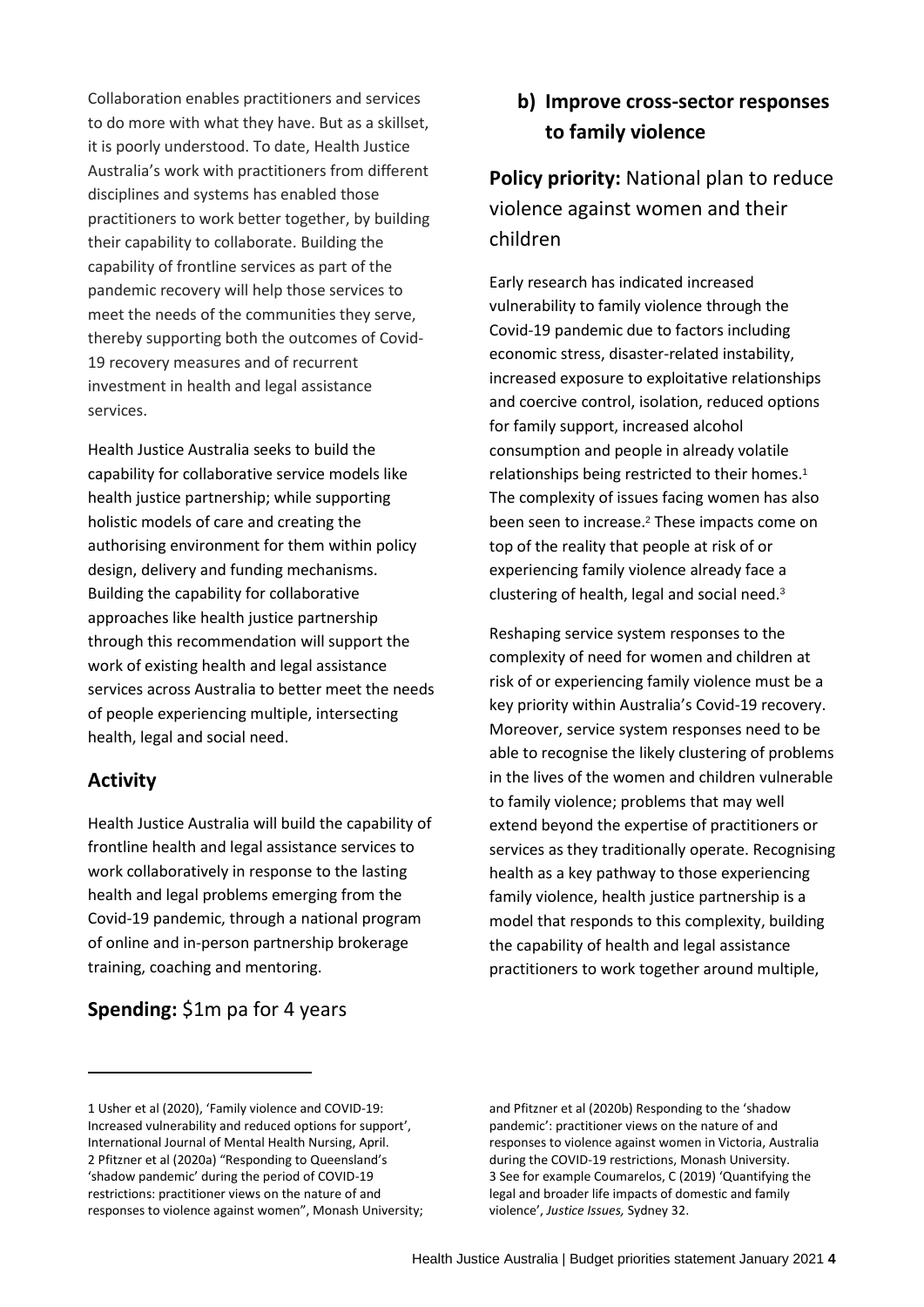intersecting health and legal needs in the lives of the communities they serve.<sup>4</sup>

Health Justice Australia's analysis of services working on the health justice landscape identified that 20% of services target family violence.<sup>5</sup> Services working through health justice partnership to target family violence include those with specialist expertise in family breakdown and family violence, such as in women's legal services; and in healthcare settings with a likelihood of family violence being prevalent among its patients, for instance among women accessing ante-natal care.

Yet in total 90% of health justice services respond to family violence among the people coming to them for help. These encounters with health services that operate outside of specialist family violence settings include women coming into hospital with injuries and new mothers disclosing family violence during visits to child and maternal health nurses.

Health justice partnership has already demonstrated its capacity to respond to the multiple, intersecting health and legal problems in the lives of people who are vulnerable to family violence. This model provides a key opportunity to build systemic capability across mainstream health and legal assistance services, in addition to specialist services, to respond to complex problems like family violence. Evidence shows a high likelihood that women and children who are vulnerable to family violence will access practitioners in the mainstream settings they know and trust, so these generalist practitioners and services must be supported to identify and respond appropriately to family violence. 6

Trialling and learning from this way of working can identify and share the lessons of what drives health and legal service effectiveness in working together to respond to family violence during the pandemic; simultaneously building the capability of services and practitioners to continue providing value through their core work.

#### **Activity**

Health Justice Australia will develop health justice partnerships across four pilot sites nationally to identify how best to respond to the need of people vulnerable to family violence during the pandemic, in the healthcare settings that they know and trust. Key expenditure includes a legal assistance practitioner; dedicated partnership capability support; and a 15% budget for shared outcomes measurement across the pilot.

Components include:

- a health justice needs and opportunities assessment to identify the appropriate service sites;
- coordinated program of partnership brokerage commencing six months ahead of service delivery;
- three-year service; and
- shared and comparable outcomes measurement commencing from the start of service delivery and continuing for six months after the completion of the funded service period.

### **Spending:** \$2,542,000 over 4 years

<sup>4</sup> Forell & Nagy (2021 forthcoming) 'Health justice partnership as a response to family and domestic violence', Health Justice Australia; Hegarty et al (2020) 'Early engagement with families in the health sector to address domestic abuse and family violence: Policy directions', Melbourne, Centre of research excellence, safer families.

<sup>5</sup> Forell, S & Nagy, M (2019) 'Joining the dots: 2018 census of the Australian health justice landscape', Health Justice Australia.

<sup>6</sup> Forell & Nagy (2021 forthcoming) 'Health justice

partnership as a response to family and domestic violence', Health Justice Australia.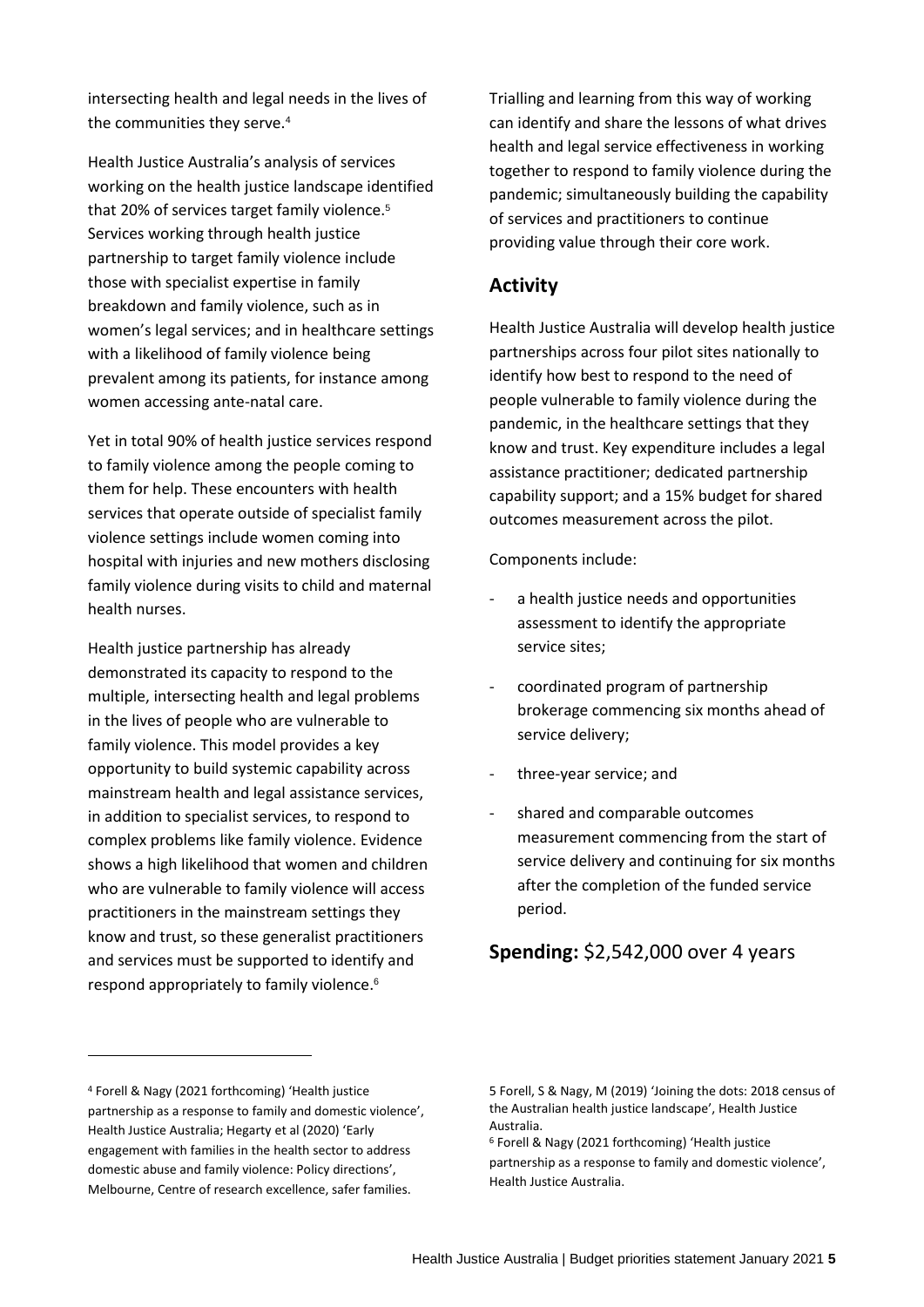## **Recommendation 2. Support Aboriginal and Torres Strait Islander community-led models of health justice partnership**

## **Policy priority:** Closing the gap

Health justice partnership reflects the longstanding recognition by Aboriginal and Torres Strait Islander people that there are multiple, intersecting factors that support or act as barriers to health and justice in their lives. As Aboriginal and Torres Strait Islander communities have been doing for generations, they are leading in the development of models of health justice partnership that support their communities. Our own evidence supports this, reflecting eighteen out of 73 health justice services worked with Aboriginal and Torres Strait islander people; 15 of which were with Aboriginal community controlled health services.<sup>7</sup>

Supporting the development of Aboriginal and Torres Strait Islander-led health justice partnership is a priority for Health Justice Australia. However, as a non-Indigenous organisation, the value and legitimacy of our work in this space depends on our relationships with Aboriginal and Torres Strait Islander people, communities, researchers, knowledge leaders and community controlled organisations. We will work with the Aboriginal and Torres Strait Islander community controlled health and legal assistance services already engaged in our national network and with the relevant peak bodies such as the National Aboriginal Community Controlled Health Organisation (NACCHO) and the National Aboriginal and Torres Strait Islander Legal Services, in supporting Aboriginal and Torres Strait Islander communityled models of health justice partnership.

We endorse NACCHO's recommendation for Australian Government support for health justice partnership, contained in their 2021 pre-Budget submission. NACCHO's recommendation recognised Health Justice Australia as a partner in this work, building on our demonstrated record of building capability across the national network of health justice partnership in Australia. The following recommendation is to enable Health Justice Australia's contribution to that partnership.

## **Activity**

Health Justice Australia will build the capacity and capability of Aboriginal and Torres Strait Islanderled health justice partnership through:

- Supporting the network of Aboriginal and Torres Strait Islander practitioners and their services to share the lessons of what's working, what's not and what needs to change to best support their communities;
- Identifying, collating and sharing the lessons of practitioners and services working through health justice partnership as part of shared measurement of outcomes and continuous service improvement; and
- Translating those lessons into resources that support new and evolving ways of community-led health justice partnership to meet the multiple, intersecting health and legal needs of Aboriginal and Torres Strait Islander people.

## **Spending:** \$675,000pa over 3 years

<sup>7</sup> Forell, S & Nagy, M (2019) 'Joining the dots: 2018 census of the Australian health justice landscape', Health Justice Australia.